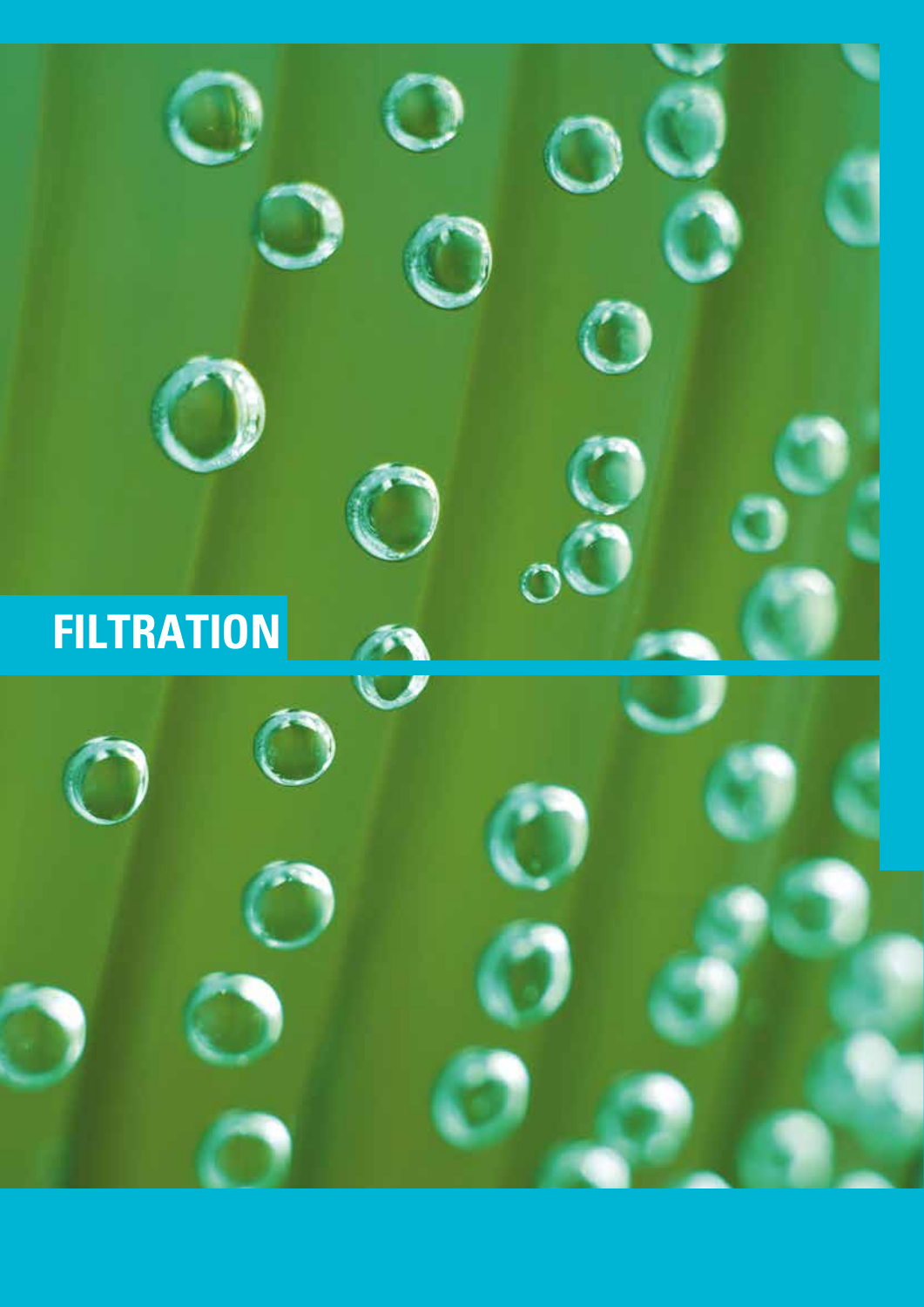- **Max pressure 10.0 Bar, max temperature 60O**
- **3/4" to 1 1/2" bodies manufactured from polyacetal**
- **2" bodies and above manufactured from polymade and glass fibre**
- **3/4" to 1 1/2" screens stainless steel with polypropylene structures**
- **2" and above screens are stainless steel with polycarbonate structure**
- **All discs are polyethylene**
- **Pre fitted drain valve where applicable**
- **Easy opening for maintenance**
- **Amiad are considered the industry standard for plastic filtration**

| Color                                                              | <b>Brown</b> |         | Green Orange                    | <b>Black</b>                    | Yellow     | Red                                     | Purple  | White                           | Brown   | <b>Blue</b>                     | Green                           | Gray      |           |           |           |
|--------------------------------------------------------------------|--------------|---------|---------------------------------|---------------------------------|------------|-----------------------------------------|---------|---------------------------------|---------|---------------------------------|---------------------------------|-----------|-----------|-----------|-----------|
| Micron                                                             | 22           | 25      | 50                              | 80                              | 100        | 130                                     | 180     | 200                             | 250     | 300                             | 500                             | 800       | 1500      | 2500      | 3500      |
| Mesh                                                               | 450          | 450     | 300                             | 200                             | 155        | 120                                     | 80      | 75                              | 60      | 50                              | 30                              | 20        | 10        | 6         | 4         |
| $3/4$ ", 1"C                                                       | ш            |         | $\blacksquare$ $\blacktriangle$ | $\blacksquare$ $\blacktriangle$ | ■▲         | ■▲                                      |         | $\blacksquare$ $\blacktriangle$ |         | $\blacksquare$ $\blacktriangle$ | $\blacksquare$ $\blacktriangle$ | ш         |           |           |           |
| $1^{\prime\prime}$ S,<br>$1\frac{1}{2}$ $C_r$<br>$1\frac{1}{2}$ "S | ш            | $\star$ | ■▲                              | III A                           | ■▲         | $\blacksquare$ $\blacktriangle$ $\star$ |         | ■▲                              | $\star$ | ■▲                              | ■▲                              | ш         |           |           |           |
| $2''$ , $3''$                                                      |              |         | ▲                               | ▲                               | <b>▲ ★</b> | ▲★                                      | $\star$ |                                 | $\star$ | $\blacktriangle$                | $\blacktriangle$                | $\bullet$ | $\bullet$ | $\bullet$ | $\bullet$ |

■ Nylon Screen A Weave Wire Screen \* Disc Element · Perforated Screen

|              | <b>AMIAD PLASTIC FILTER BODY</b> |                    |  |
|--------------|----------------------------------|--------------------|--|
| Netafim Code | <b>Manufacturer's Code</b>       | <b>Description</b> |  |
| 76111        | 74400-001090                     | 3/4"               |  |

|                     | <b>SCREENS FOR 3/4" PLASTIC FILTERS</b> |                    |  |
|---------------------|-----------------------------------------|--------------------|--|
| <b>Netafim Code</b> | <b>Manufacturer's Code</b>              | <b>Description</b> |  |
| <b>Z6402</b>        | 74480-001055                            | 80 <sub>µ</sub>    |  |
| <b>Z6405</b>        | 74480-001050                            | 100 <sub>µ</sub>   |  |
| <b>Z6403</b>        | 74480-001000                            | 130 <sub>µ</sub>   |  |
| <b>Z6404</b>        | 74480-001040                            | 200 <sub>µ</sub>   |  |
| <b>Z6400</b>        | 74480-001100                            | 300 <sub>µ</sub>   |  |
| 76401               | 74480-001020                            | 500 <sub>u</sub>   |  |

|              | <b>AMIAD PLASTIC FILTER BODY</b> |                    |  |
|--------------|----------------------------------|--------------------|--|
| Netafim Code | <b>Manufacturer's Code</b>       | <b>Description</b> |  |
| 76121        | 74400-001990                     |                    |  |

| <b>SCREENS FOR 1" PLASTIC FILTERS</b> |                            |                    |  |  |
|---------------------------------------|----------------------------|--------------------|--|--|
| <b>Netafim Code</b>                   | <b>Manufacturer's Code</b> | <b>Description</b> |  |  |
| Z6411                                 | 74480-001185               | 80 <sub>µ</sub>    |  |  |
| Z6415                                 | 74480-001190               | 100 <sub>µ</sub>   |  |  |
| Z6413                                 | 74480-001188               | 130 <sub>µ</sub>   |  |  |
| <b>Z6414</b>                          | 74480-001250               | 200 <sub>µ</sub>   |  |  |
| <b>Z6410</b>                          | 74480-001192               | 300 <sub>µ</sub>   |  |  |
| <b>Z6416</b>                          | 74480-001187               | 500 <sub>u</sub>   |  |  |





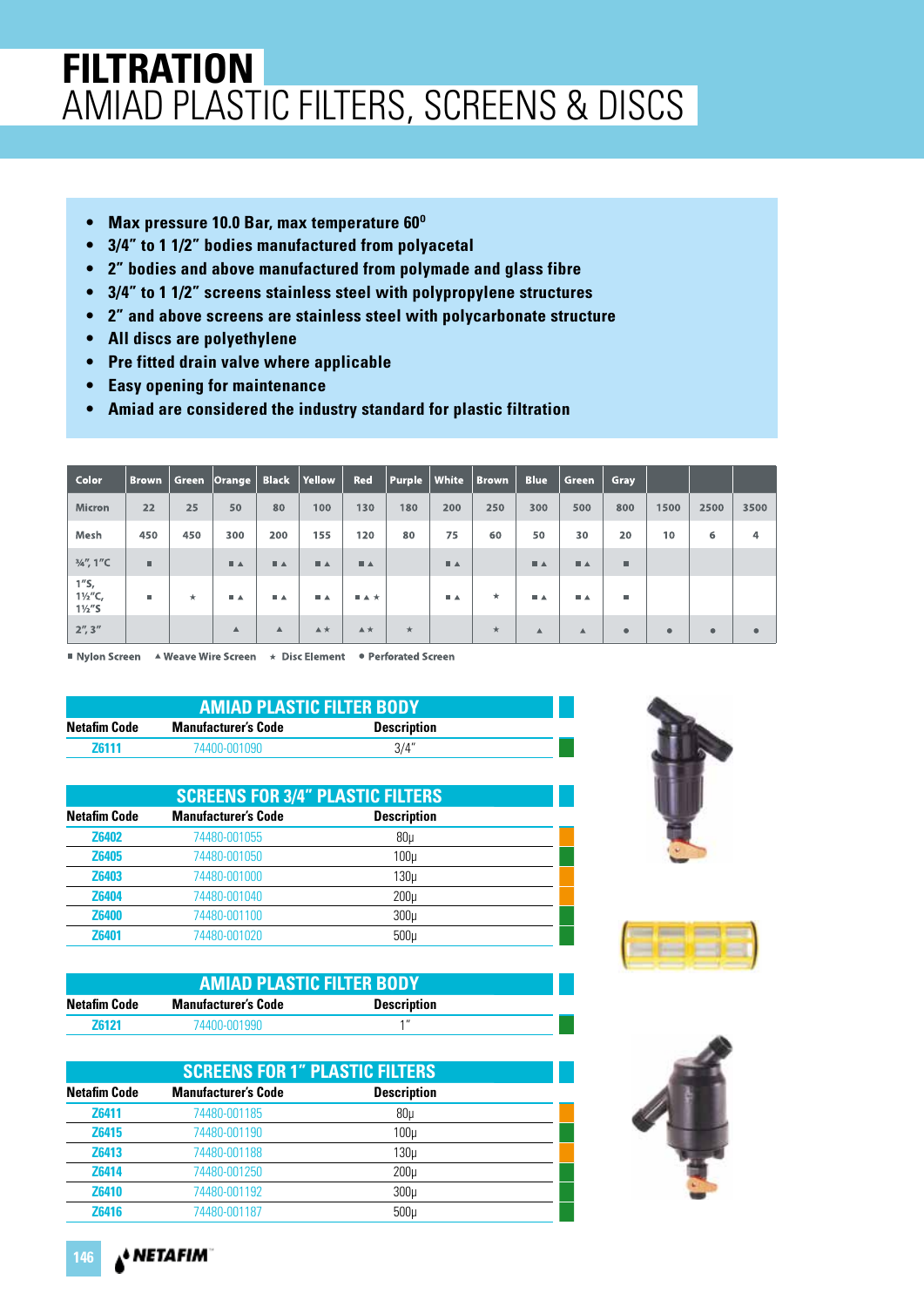| DISC ELEMENTS 1" PLASTIC FILTERS. |                            |                    |  |  |
|-----------------------------------|----------------------------|--------------------|--|--|
| Netafim Code                      | <b>Manufacturer's Code</b> | <b>Description</b> |  |  |
| <b>Z6417</b>                      | 74480-003120               | 100u               |  |  |
| 76412                             | 74480-003150               | 250u               |  |  |
|                                   |                            |                    |  |  |

|                     | <b>AMIAD PLASTIC FILTER BODY</b> |                    |  |
|---------------------|----------------------------------|--------------------|--|
| <b>Netafim Code</b> | <b>Manufacturer's Code</b>       | <b>Description</b> |  |
| 76144               | 74410-000780                     | 11/2"              |  |

|                     | <b>SCREENS FOR 1 1/2" PLASTIC FILTERS</b> |                    |  |  |  |
|---------------------|-------------------------------------------|--------------------|--|--|--|
| <b>Netafim Code</b> | <b>Manufacturer's Code</b>                | <b>Description</b> |  |  |  |
| <b>Z6421</b>        | 74480-001390                              | 80 <sub>µ</sub>    |  |  |  |
| <b>Z6425</b>        | 74480-001397                              | 100 <sub>U</sub>   |  |  |  |
| <b>Z6423</b>        | 74480-001400                              | 130 <sub>U</sub>   |  |  |  |
| <b>Z6424</b>        | 74480-001460                              | 200 <sub>µ</sub>   |  |  |  |
| <b>Z6420</b>        | 74480-001470                              | 300 <sub>µ</sub>   |  |  |  |
| <b>Z6426</b>        | 74480-001480                              | 500 <sub>U</sub>   |  |  |  |

| DISC ELEMENTS 1 1/2" PLASTIC FILTERS |                            |                    |  |  |
|--------------------------------------|----------------------------|--------------------|--|--|
| Netafim Code                         | <b>Manufacturer's Code</b> | <b>Description</b> |  |  |
| <b>Z6427</b>                         | 74480-002720               | 100u               |  |  |
| 76422                                | 74480-002770               | 250u               |  |  |

| <b>AMIAD PLASTIC T FILTER BODY</b> |                            |                    |  |  |
|------------------------------------|----------------------------|--------------------|--|--|
| Netafim Code                       | <b>Manufacturer's Code</b> | <b>Description</b> |  |  |
| <b>Z6158</b>                       | 74410-001395               | 2"T                |  |  |
| D198995                            | 74480-066910               | 2" T Super         |  |  |
| 76168                              | 74410-001955               | ้ ?" T             |  |  |

|                     | <b>SCREENS FOR 2" PLASTIC FILTERS</b> |                    |  |  |  |
|---------------------|---------------------------------------|--------------------|--|--|--|
| <b>Netafim Code</b> | <b>Manufacturer's Code</b>            | <b>Description</b> |  |  |  |
| <b>Z6428</b>        | 74480-002027                          | 80 <sub>µ</sub>    |  |  |  |
| <b>Z6435</b>        | 74480-002020                          | 100 <sub>U</sub>   |  |  |  |
| <b>Z6429</b>        | 74480-001750                          | 130 <sub>U</sub>   |  |  |  |
| <b>Z6431</b>        | 74480-001900                          | 200 <sub>µ</sub>   |  |  |  |
| <b>Z6430</b>        | 74480-001800                          | 300 <sub>U</sub>   |  |  |  |
| <b>Z6433</b>        | 74480-001770                          | 500 <sub>U</sub>   |  |  |  |

| <b>DISC ELEMENTS FOR 2"T PLASTIC FILTERS</b> |                            |                    |  |  |
|----------------------------------------------|----------------------------|--------------------|--|--|
| Netafim Code                                 | <b>Manufacturer's Code</b> | <b>Description</b> |  |  |
| <b>Z6437</b>                                 | 74480-003280               | 100u               |  |  |
| 76432                                        | 74410-001930               | 250u               |  |  |

#### **SCREENS FOR 3"T & 2"SUPER T PLASTIC FILTERS**

| <b>Netafim Code</b> | <b>Manufacturer's Code</b> | <b>Description</b> |  |
|---------------------|----------------------------|--------------------|--|
| <b>Z6441</b>        | 74480-001730               | 80 <sub>µ</sub>    |  |
| <b>Z6445</b>        | 74480-001720               | 100 <sub>µ</sub>   |  |
| <b>Z6443</b>        | 74480-002250               | 130 <sub>µ</sub>   |  |
| <b>Z6444</b>        | 74480-002240               | 200 <sub>µ</sub>   |  |
| <b>Z6440</b>        | 74480-001550               | 300 <sub>µ</sub>   |  |
| <b>Z6446</b>        | 74480-002230               | 500 <sub>µ</sub>   |  |







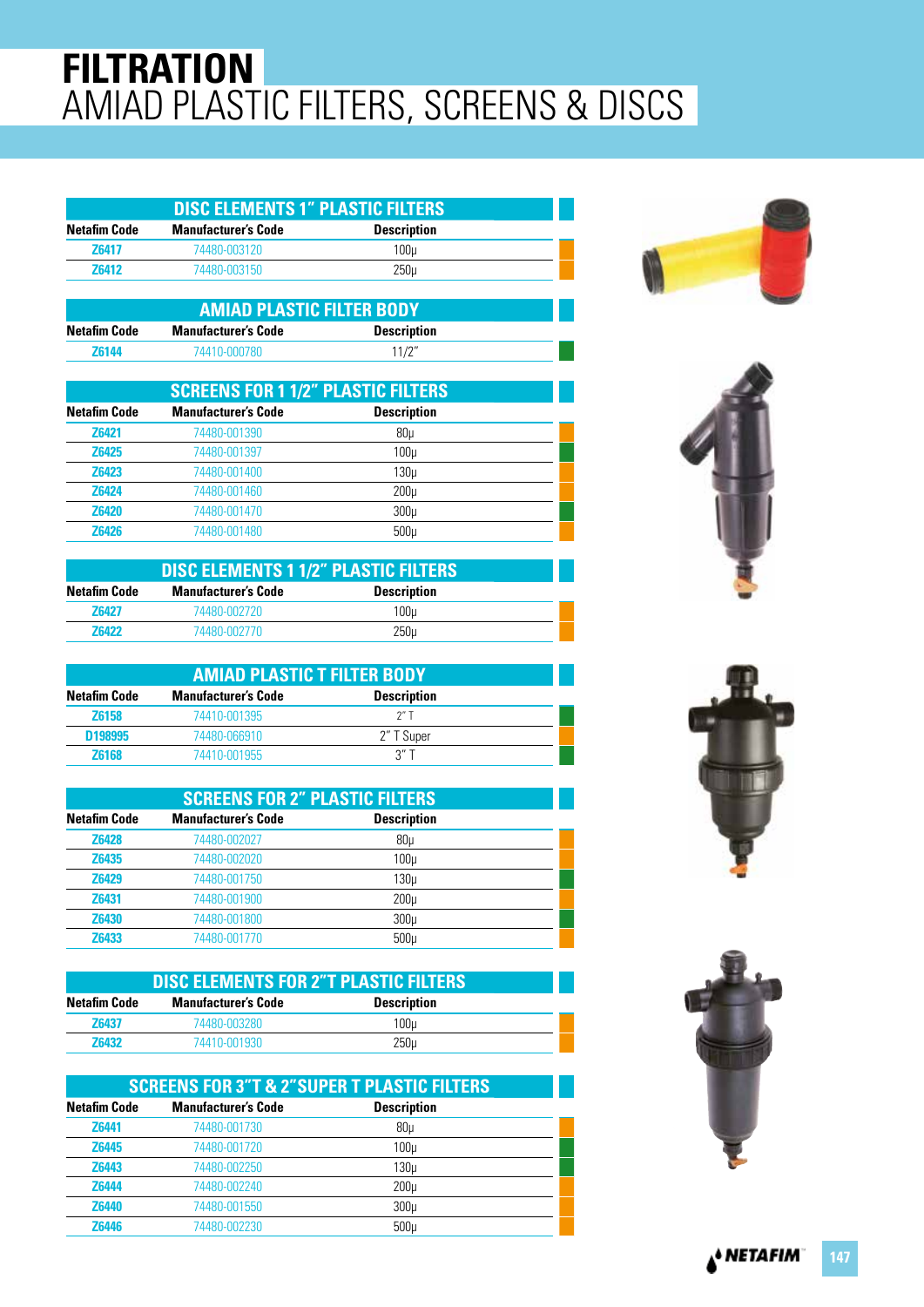| <b>DISC ELEMENTS FOR 3"T &amp; 2" SUPER T PLASTIC FILTERS</b> |                            |                    |  |
|---------------------------------------------------------------|----------------------------|--------------------|--|
| Netafim Code                                                  | <b>Manufacturer's Code</b> | <b>Description</b> |  |
| <b>Z6447</b>                                                  | 74480-003370               | 100u               |  |
| 76442                                                         | 74480-003388               | 250u               |  |

| <b>AMIAD PLASTIC FILTER BODY</b> |                            |                    |  |
|----------------------------------|----------------------------|--------------------|--|
| Netafim Code                     | <b>Manufacturer's Code</b> | <b>Description</b> |  |
| D <sub>200517</sub>              | 74480-066980               | $3"$ ITS           |  |



| <b>SCREEN FOR 3"LTS PLASTIC FILTERS"</b>                         |  |                    |  |
|------------------------------------------------------------------|--|--------------------|--|
| Netafim Code<br><b>Manufacturer's Code</b><br><b>Description</b> |  |                    |  |
| <b>Z6458</b>                                                     |  | 3" LTS 100µ 2 x 2" |  |
| <b>Z6459</b>                                                     |  | 3″ LTS 300u 2 x 2″ |  |

| <b>DISCS FOR 3"LTS PLASTIC FILTERS</b>                           |  |                  |  |  |
|------------------------------------------------------------------|--|------------------|--|--|
| Netafim Code<br><b>Description</b><br><b>Manufacturer's Code</b> |  |                  |  |  |
| <b>Z6461B</b>                                                    |  | $2 \times 100$ u |  |  |
| Z6461A                                                           |  | $2 \times 250$ u |  |  |

| <b>AMIAD CHEMICAL RESISTANT FILTER</b>                           |              |                  |  |
|------------------------------------------------------------------|--------------|------------------|--|
| Netafim Code<br><b>Description</b><br><b>Manufacturer's Code</b> |              |                  |  |
| D <sub>200100</sub>                                              | 74400-001500 | $3/4"$ 130 $\mu$ |  |
| D200090                                                          |              | 3/4"300u         |  |

| <b>AMIAD ECO FILTER</b>                                                 |              |                       |  |  |
|-------------------------------------------------------------------------|--------------|-----------------------|--|--|
| <b>Netafim Code</b><br><b>Manufacturer's Code</b><br><b>Description</b> |              |                       |  |  |
| <b>Z6464</b>                                                            |              | 3/4" 100 <sub>µ</sub> |  |  |
| Z6463                                                                   | 74400-008050 | $3/4"300\mu$          |  |  |
| <b>Z6466</b>                                                            | 74400-002560 | $1"100\mu$            |  |  |
| <b>Z6465</b>                                                            | 10001-000027 | $1"300\mu$            |  |  |
| <b>Z6468</b>                                                            | 10003-000023 | 11/2" 100µ            |  |  |
| <b>Z6467</b>                                                            | 74410-000300 | 11/2" 300µ            |  |  |

| <b>AMIAD STEEL FILTER BODIES THREADED</b>                        |              |      |  |
|------------------------------------------------------------------|--------------|------|--|
| <b>Description</b><br>Netafim Code<br><b>Manufacturer's Code</b> |              |      |  |
| <b>Z6301</b>                                                     | 74440-001420 |      |  |
| 76341                                                            | 74440-001450 | ູ ວ" |  |

| <b>AMIAD STEEL FILTER BODIES FLANGED</b> |                            |                    |  |
|------------------------------------------|----------------------------|--------------------|--|
| Netafim Code                             | <b>Manufacturer's Code</b> | <b>Description</b> |  |
| D <sub>201067</sub>                      | 74480-066900               | יי ר               |  |
| D <sub>201233</sub>                      | 74480-066950               | ر?                 |  |
| D201347                                  | 74480-067010               | 4" Super           |  |







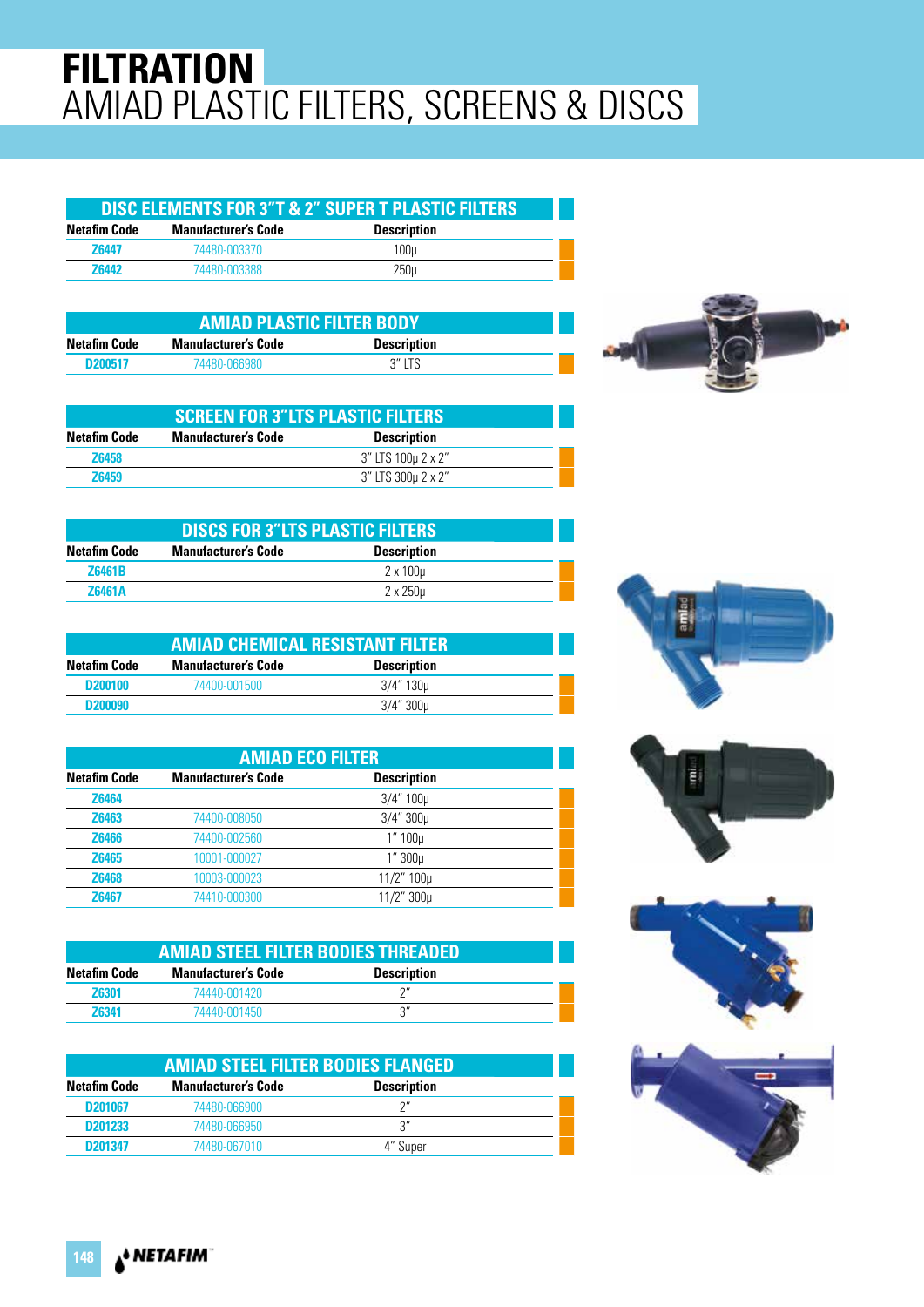| <b>Netafim Code</b> | <b>Manufacturer's Code</b> | <b>Description</b>         |  |
|---------------------|----------------------------|----------------------------|--|
|                     |                            |                            |  |
| <b>Z6428</b>        | 74480-002027               | $2''80\mu$                 |  |
| <b>Z6435</b>        | 74480-002020               | $2''100\mu$                |  |
| <b>Z6429</b>        | 74480-001750               | $2''$ 130 $\mu$            |  |
| Z6431               | 74480-001900               | 2" 200µ                    |  |
| <b>Z6430</b>        | 74480-001800               | $2''300\mu$                |  |
| <b>Z6433</b>        | 74480-001770               | $2"500\mu$                 |  |
| <b>Z6456</b>        |                            | 3" & 4" Compact 80µ        |  |
| <b>Z6455</b>        | 74480-002120               | 3" & 4" Compact 100µ       |  |
| <b>Z6454</b>        | 74480-002100               | 3" & 4" Compact 130µ       |  |
| <b>Z6453</b>        | 74480-062610               | 3" & 4" Compact 200µ       |  |
| <b>Z6450</b>        | 74480-002267               | 3" & 4" Compact 300µ       |  |
| <b>Z6449</b>        | 74480-002202               | 3" & 4" Compact 500µ       |  |
| D301129             | 74480-002257               | 4" Super Metal 100µ Yellow |  |
| D301128             | 74480-002260               | 4" Super Metal 130µ Red    |  |
| D301126             | 74480-002262               | 4" Super Metal 300µ Blue   |  |

| <b>DISC ELEMENTS FOR METAL &amp; PLASTIC FILTERS</b>             |              |               |  |
|------------------------------------------------------------------|--------------|---------------|--|
| Netafim Code<br><b>Manufacturer's Code</b><br><b>Description</b> |              |               |  |
| <b>Z6457</b>                                                     | 74480-062650 | 3" Metal 100u |  |
| <b>Z6452</b>                                                     |              | 3" Metal 250u |  |

# **FILTRATION** AMIAD TAGLINE PLASTIC FILTERS

- **Filtration degrees 300µ - 80µ**
- **Diameters 3/4" 3"**
- **Max operating pressure 8.0 Bar (120 psi)**
- **2" and 3" BSP**
- **Irrigation high quality all plastic filters for flow rates up to 50m3 /h (220 USgpm)**
- **Polyethylene discs**
- **Poly carbonate screen structure with stainless steel screen**
- **Designed to be easy opening**
- **Easy maintenance**
- **Low pressure loss**
- **Interchangeable filter elements**
- **Screen cylinders or disc elements**

| <b>AMIAD TAGLINE FILTER c/w 130µ SCREEN</b> |                            |                    |  |
|---------------------------------------------|----------------------------|--------------------|--|
| <b>Netafim Code</b>                         | <b>Manufacturer's Code</b> | <b>Description</b> |  |
| Z6112                                       | 74400-001950               | 3/4"               |  |
| Z6116                                       | 74400-002400               | 1 <sup>''</sup>    |  |
| <b>Z6122</b>                                | 74410-001190               | 11/2"              |  |
| <b>Z6126</b>                                | 74410-001410               | 2"T                |  |
| Z6132                                       | 74410-001710               | 2" T Super         |  |
| <b>Z6136</b>                                | 74410-001990               | 3″                 |  |

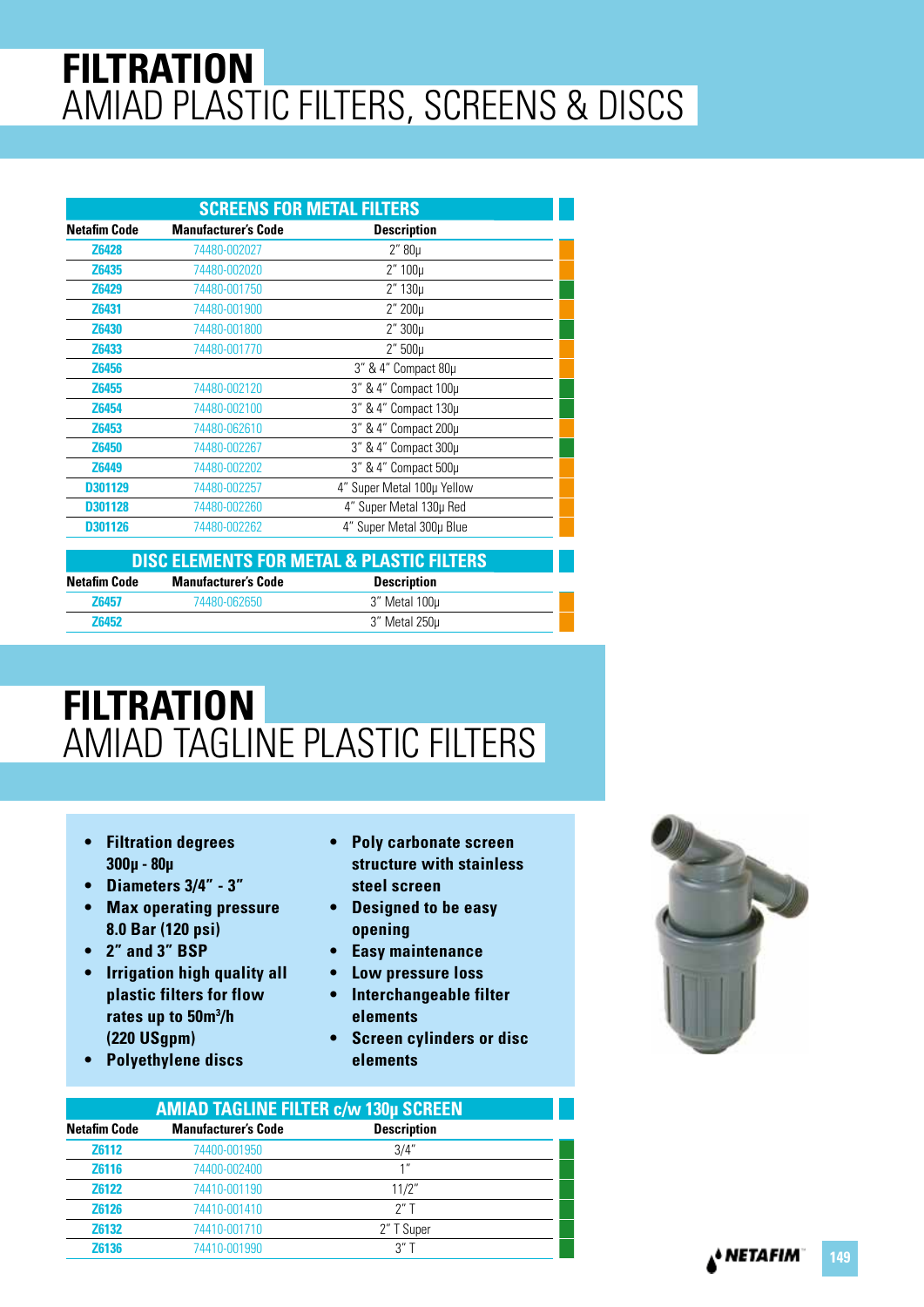## **FILTRATION** AMIAD MEDIA FILTERS

- **Max pressure 10.0 Bar**
- **Manufactured from polyester coated steel for maximum corrosion resistance**
- **Proven for depth filtration**
- **Easily replaced screen nozzles**
- **2" BSP, 3" flanged**

| <b>AMIAD SAND FILTER</b> |                            |                          |  |
|--------------------------|----------------------------|--------------------------|--|
| <b>Netafim Code</b>      | <b>Manufacturer's Code</b> | <b>Description</b>       |  |
| <b>D500023</b>           | 74420-010160               | 11/2" x 16" 8m3/h        |  |
| <b>Z6200</b>             | 74420-010200               | 2" x 20" 14m3/h          |  |
| <b>Z6210</b>             |                            | 2" x 24" 20m3/h          |  |
| <b>Z6201</b>             | 74420-010210               | $3''$ x 20" 14m3/h       |  |
| <b>Z6211</b>             |                            | 3" x 24" 20m3/h          |  |
| <b>Z6220</b>             |                            | $3''$ x $30''$ 24m $3/h$ |  |
| <b>Z6230</b>             | 74420-010230               | $3''$ x $36''$ $36m3/h$  |  |

| <b>ANTHRACITE SAND/GRAVEL</b> |                            |                      |  |
|-------------------------------|----------------------------|----------------------|--|
| <b>Netafim Code</b>           | <b>Manufacturer's Code</b> | <b>Description</b>   |  |
| <b>Z6280B</b>                 | 02223-500043               | $0.8$ mm x $1.2$ mm  |  |
| <b>Z6281</b>                  | 02223-500044               | $1.0$ mm x $2.00$ mm |  |
| D303385                       | 74480-018080               | Nozzle 2000          |  |
| <b>D500063</b>                | 74480-061250               | Lid Seal 2000        |  |

# **FILTRATION** AMIAD CONTROL SPARES

| <b>AMIAD CONTROL SPARES</b> |                            |                            |  |
|-----------------------------|----------------------------|----------------------------|--|
| <b>Netafim Code</b>         | <b>Manufacturer's Code</b> | <b>Description</b>         |  |
| <b>Z6511</b>                | 74480-018442               | DC Filter Controller       |  |
| <b>Z6512</b>                | 74480-018444               | Amiad Filter AC Power Pack |  |
| <b>Z4350</b>                |                            | Tagil 12v Alkaline Battery |  |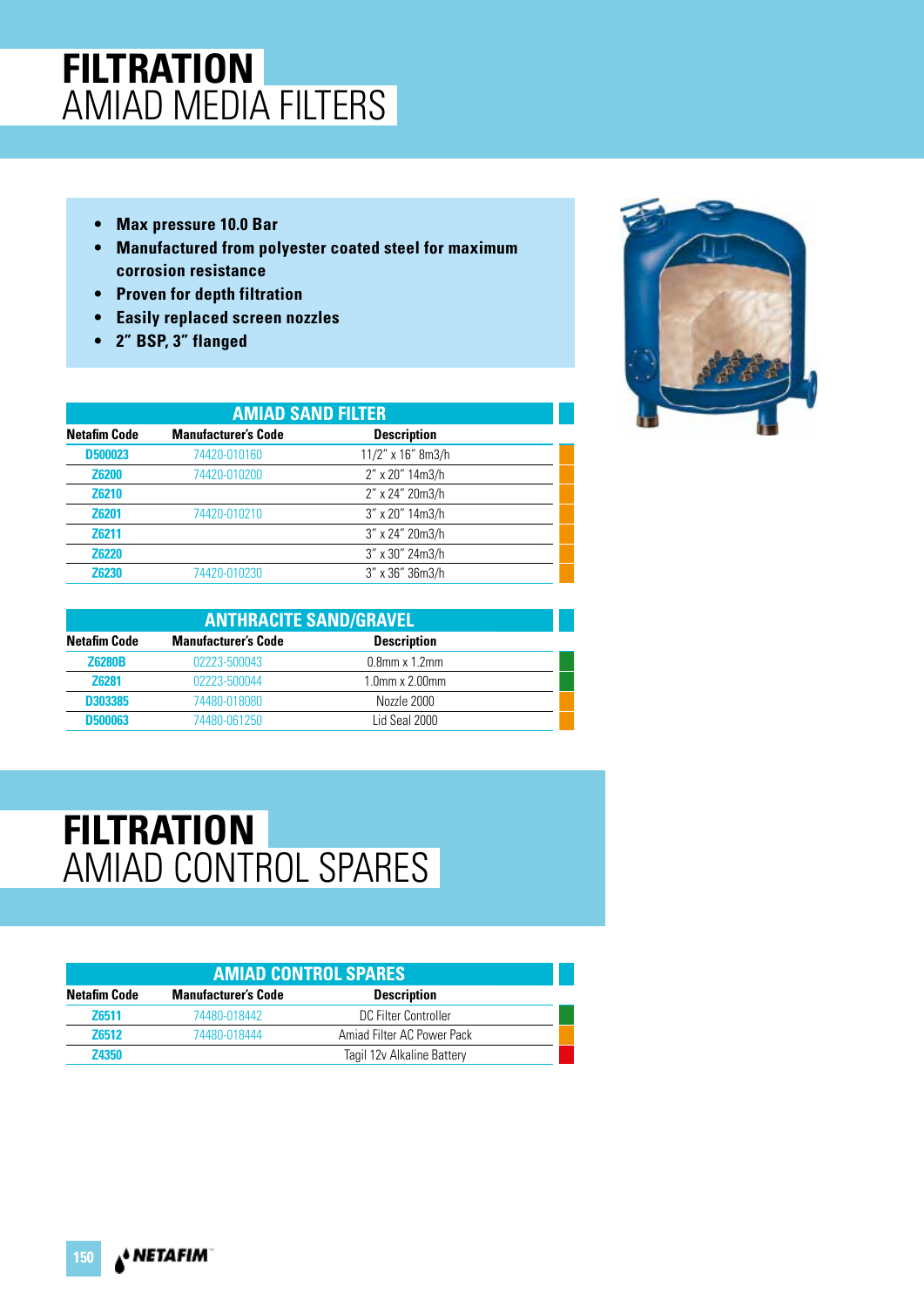## **FILTRATION** SAND FILTER BATTERIES

- **Skid mounted**
- **Metal back up screen filter**
- **Full controller system**
- **Fully tested**

| <b>AMIAD SAND FILTER BATTERIES</b> |                            |                    |  |
|------------------------------------|----------------------------|--------------------|--|
| Netafim Code                       | <b>Manufacturer's Code</b> | <b>Description</b> |  |
| <b>Z6507</b>                       |                            | $1 \times 24''$    |  |
| <b>Z6508</b>                       |                            | 2x24"              |  |
| 76509                              |                            | $3 \times 74$ "    |  |

#### **FILTRATION** AUTOMATIC FILTERS

#### **AMIAD SAF**

- **Max pressure 10.0 Bar**
- **Fully automatic operation**
- **Minimum pressure between 1.5 and 3.0 Bar depending on the screen**
- **Manufactured from polyester coated steel**
- **Resistance required for flushing is 0.5 Bar**
- **Unique large effective screen area**
- **The steel INOX 316 filter screen is very robust**
- **Minimal exhaust to waste**

| <b>Netafim Code</b> | <b>Manufacturer's Code</b> | <b>Description</b>                          |  |
|---------------------|----------------------------|---------------------------------------------|--|
| <b>Z6460C</b>       |                            | 3000 4" Manifold Kit                        |  |
| <b>Z6461</b>        | 74420-006712               | 3000 4" 3PH including 100µ Screen           |  |
| <b>Z6462</b>        | 74480-017100               | 3000 4" DC including 100µ Screen            |  |
| <b>Z6462A</b>       |                            | 3000 4" Hydraulic Filter c/w 100µ<br>Screen |  |
| D203010             |                            | 3000 6" 3PH Body Only                       |  |
| D203025             |                            | 4500 6" 3PH Body Only                       |  |



<sub>▲</sub>↓ NETAFIM **151**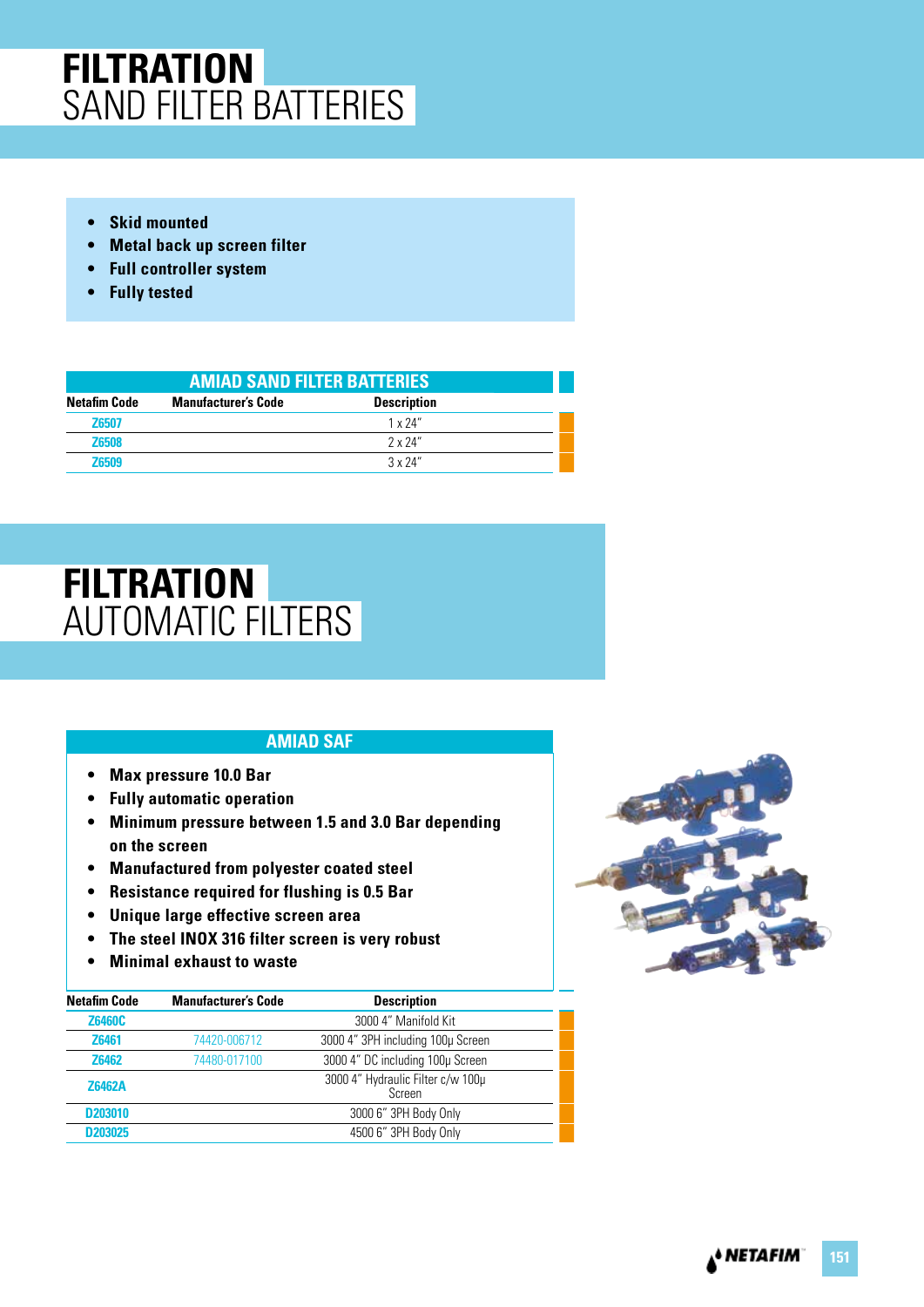## **FILTRATION** AUTOMATIC FILTERS

#### **FILTOMAT M100-750**

- **The most powerful hydraulic filters requiring no power source**
- **Large filtration area**
- **Simple and reliable operating system**
- **Automatic flushing set by pressure differential**
- **Minimum exhaust water**
- **Manufactured from epoxy coated carbon steel housings**
- **Stainless steel INOX 316 screen**

| <b>Netafim Code</b> | <b>Manufacturer's Code</b> | <b>Description</b>       |  |
|---------------------|----------------------------|--------------------------|--|
| <b>Z6462F</b>       | 74420-001710               | 2" 100µ Screen Hydraulic |  |
| <b>Z6462D</b>       | 74420-001825               | 3" 100µ Screen Hydraulic |  |
| <b>Z6462E</b>       |                            | 3" FL 100µ Hydraulic     |  |

| <b>FILTOMAT M100-1500</b> |                            |                          |  |  |
|---------------------------|----------------------------|--------------------------|--|--|
| Netafim Code              | <b>Manufacturer's Code</b> | <b>Description</b>       |  |  |
| <b>Z6462B</b>             |                            | 4" 100µ Screen Hydraulic |  |  |

| <b>FILTOMAT M100-4500</b> |                            |                          |  |
|---------------------------|----------------------------|--------------------------|--|
| Netafim Code              | <b>Manufacturer's Code</b> | <b>Description</b>       |  |
| Z6462C                    | 74420-002045               | 4" 100µ Screen Hydraulic |  |

#### **AMIAD TAF 500**

- **Max operating pressure 10.0 Bar**
- **Minimum pressure 1.5 Bar 2.0 Bar during flushing**
- **Resistance required for flushing is 0.5 Bar**
- **Flushing cycle minimum 16 seconds**
- **Manufactured from glass fibre reinforced polyamide body**

| Netafim Code | <b>Manufacturer's Code</b> | <b>Description</b>                        |  |
|--------------|----------------------------|-------------------------------------------|--|
| <b>Z6362</b> | 74420-001088               | Electric Filter 240VAC<br>c/w 100µ Screen |  |

| <b>AMIAD TAF 750</b> |                            |                                                  |  |
|----------------------|----------------------------|--------------------------------------------------|--|
| Netafim Code         | <b>Manufacturer's Code</b> | <b>Description</b>                               |  |
| 76361                | 74420-001180               | Electric 750 Filter 3" 240VAC c/w<br>100u Screen |  |







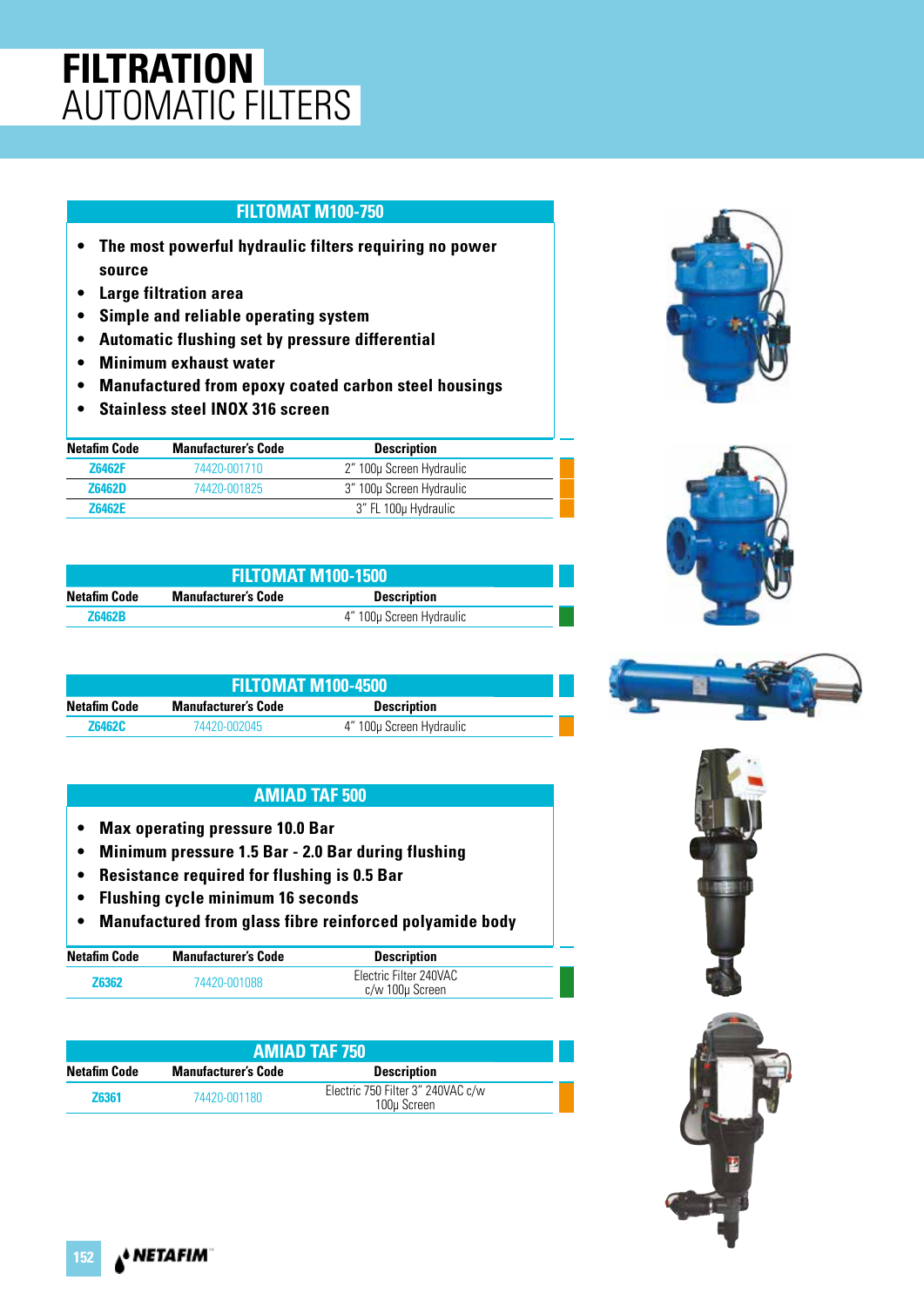## **FILTRATION** AMIAD SPARES

|               | <b>AMIAD AUTO FLUSH KITS &amp; SPARES</b> |                    |  |
|---------------|-------------------------------------------|--------------------|--|
|               | <b>Netafim Code Manufacturer's Code</b>   | <b>Description</b> |  |
| <b>Z6381</b>  |                                           | 3" Steel           |  |
|               |                                           |                    |  |
|               | <b>AMIAD SCANAWAY KITS</b>                |                    |  |
|               | <b>Netafim Code Manufacturer's Code</b>   | <b>Description</b> |  |
| Z6471         | 74480-005670                              | 2" Tee             |  |
| <b>Z6472</b>  | 74480-005190                              | 3" Tee             |  |
| <b>Z6473B</b> |                                           | 2" Steel Filter    |  |
| <b>Z6473A</b> | 74480-005710                              | 3" Steel Filter    |  |
| <b>Z6473</b>  | 74480-005790                              | Clogging Indicator |  |

| <b>AMIAD SPARE VALVES</b> |                                         |                    |  |
|---------------------------|-----------------------------------------|--------------------|--|
|                           | <b>Netafim Code Manufacturer's Code</b> | <b>Description</b> |  |
| 76460                     | 74480-010900                            | 3/4"               |  |

| <b>AMIAD SPARE SEALS</b> |                                         |                            |  |
|--------------------------|-----------------------------------------|----------------------------|--|
|                          | <b>Netafim Code Manufacturer's Code</b> | <b>Description</b>         |  |
| D300025                  | 74480-004300                            | Body O-Ring 3/4" Viton     |  |
| D300225                  |                                         | Body O-Ring 1" Viton       |  |
| <b>D300070</b>           |                                         | Body 0-Ring 3/4"           |  |
| D300215                  | 74480-004400                            | Body 0-Ring 1"             |  |
| <b>D300300</b>           | 74480-004500                            | Body 0-Ring 11/2"          |  |
| D300709                  | 74480-004600                            | Body O-Ring 2"M-3"M-4"S    |  |
| D300075                  | 74480-008350                            | Screen Seal 3/4"           |  |
| D300265                  | 74480-003800                            | Screen Seal 1"-11/2"       |  |
| <b>D300030</b>           | 74480-004000                            | Screen Seal 3/4" Viton     |  |
| D300270                  | 74480-003720                            | Screen Seal 1"-11/2" Viton |  |
| D300460                  |                                         | Lid Seal 2"T-3"T           |  |
| D300721                  | 74480-004150                            | Lid Seal 2"-3"-4" Metal    |  |
| D300495                  | 74480-061300                            | Disc & Screen 2"-3"-4"     |  |
| D300724                  | 74480-004100                            | Lid Plug 2"-3-4"           |  |
| D301095                  | 74480-011840                            | Lid Plug 6"                |  |

|         | <b>SPARE SCREENS FOR SAF</b>            |                    |  |
|---------|-----------------------------------------|--------------------|--|
|         | <b>Netafim Code Manufacturer's Code</b> | <b>Description</b> |  |
| D203100 | 74480-060100                            | 1500 Screen 10µ    |  |
| D203075 | 74480-060000                            | 1500 Screen 50µ    |  |
| D203078 | 74480-060010                            | 1500 Screen 80µ    |  |
| D203080 | 74480-019390                            | 1500 Screen 100µ   |  |
| D203082 | 74480-019400                            | 1500 Screen 130µ   |  |
| D203110 | 74480-060130                            | 3000 Screen 50µ    |  |
| D203115 | 74480-060140                            | 3000 Screen 80µ    |  |
| D203120 | 74480-060150                            | 3000 Screen 100µ   |  |
| D203125 | 74480-019520                            | 3000 Screen 130µ   |  |
| D203150 | 74480-060440                            | 4500 Screen 10u    |  |
| D203155 | 74480-060400                            | 4500 Screen 25µ    |  |
| D203160 | 74480-060450                            | 4500 Screen 50µ    |  |
| D203165 | 74480-019660                            | 4500 Screen 80µ    |  |
| D203170 | 74480-019640                            | 4500 Screen 100µ   |  |
| D203175 | 74480-019620                            | 4500 Screen 130µ   |  |

|               | <b>SPARE SCREENS FOR FILTOMAT</b>       |                    |  |
|---------------|-----------------------------------------|--------------------|--|
|               | <b>Netafim Code Manufacturer's Code</b> | <b>Description</b> |  |
| Z6419         | 74480-017460                            | 750 Screen 80µ     |  |
| <b>Z6419A</b> | 74480-017450                            | 750 Screen 100µ    |  |
| <b>Z6419B</b> | 74480-017445                            | 750 Screen 130µ    |  |
| Z6419C        | 74480-017440                            | 750 Screen 200µ    |  |
| <b>Z6419D</b> | 74480-017435                            | 750 Screen 300u    |  |
| <b>Z6418A</b> |                                         | 1500 Screen 80µ    |  |
| <b>Z6418B</b> | 74480-017735                            | 1500 Screen 100µ   |  |
| Z6418C        |                                         | 1500 Screen 130µ   |  |
| <b>Z6418D</b> |                                         | 1500 Screen 200µ   |  |
| <b>Z6418E</b> |                                         | 1500 Screen 300µ   |  |
| <b>Z6418F</b> |                                         | 1500 Screen 500µ   |  |
| <b>Z6406A</b> |                                         | 4500 Screen 80µ    |  |
| <b>Z6406B</b> | 74480-017490                            | 4500 Screen 100µ   |  |
| <b>Z6406C</b> |                                         | 4500 Screen 130µ   |  |
| <b>Z6406D</b> |                                         | 4500 Screen 200µ   |  |
| <b>Z6406E</b> |                                         | 4500 Screen 300µ   |  |
| <b>Z6406F</b> |                                         | 4500 Screen 500µ   |  |

|               | <b>SPARE SCREENS FOR TAF</b>            |                    |  |
|---------------|-----------------------------------------|--------------------|--|
|               | <b>Netafim Code Manufacturer's Code</b> | <b>Description</b> |  |
| <b>Z6480E</b> | 77480-019380                            | 500 Screen 25µ     |  |
| <b>Z6480A</b> | 74480-002035                            | 500 Screen 50µ     |  |
| <b>Z6480B</b> |                                         | 500 Screen 80µ     |  |
| <b>Z6480C</b> | 74480-019980                            | 500 Screen 100µ    |  |
| <b>Z6480D</b> | 74480-017220                            | 500 Screen 130µ    |  |
| <b>Z6484</b>  |                                         | 750 Screen 25µ     |  |
| Z6485         |                                         | 750 Screen 50µ     |  |
| <b>Z6486</b>  |                                         | 750 Screen 80µ     |  |
| <b>Z6487</b>  |                                         | 750 Screen 100µ    |  |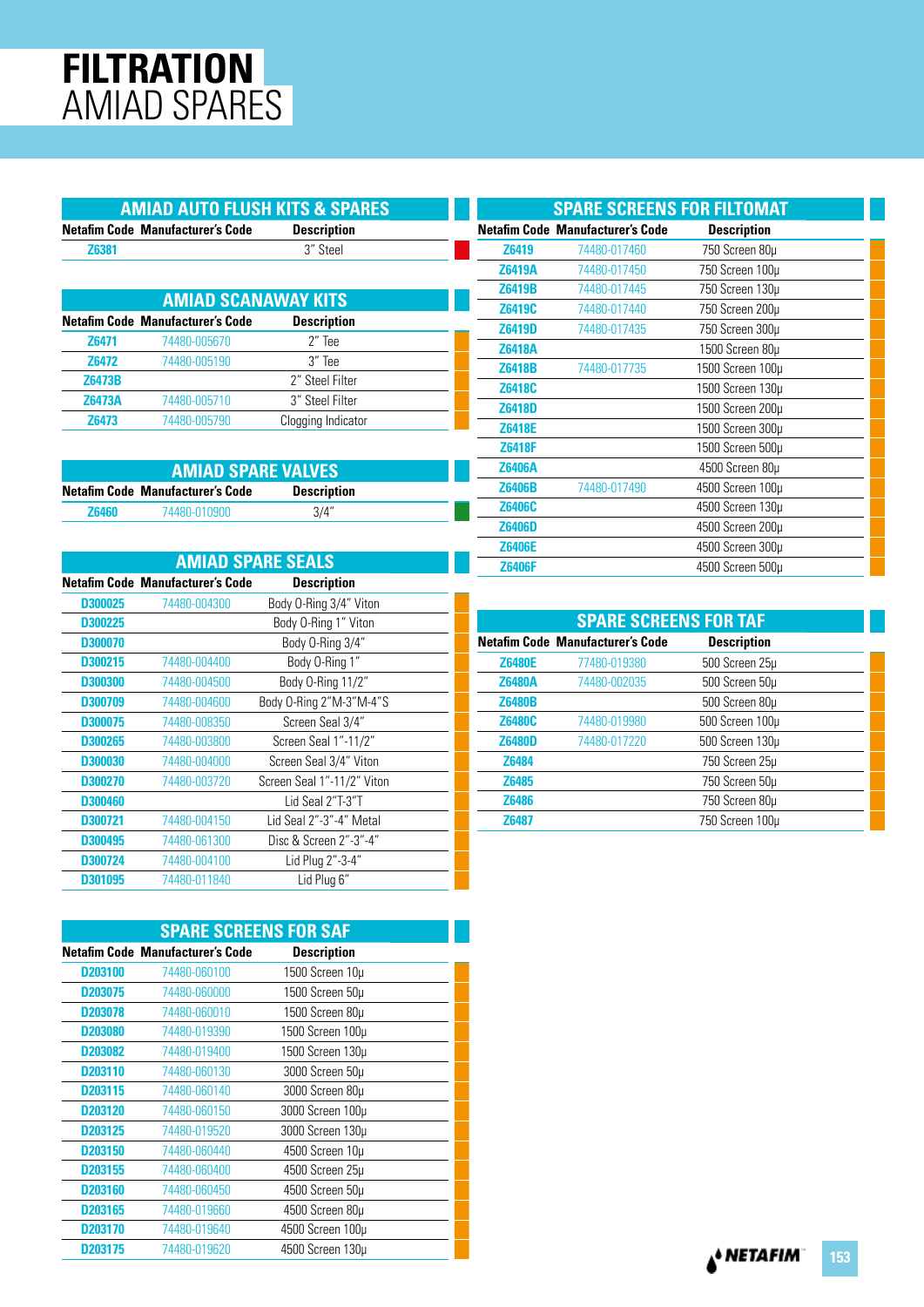## **FILTRATION** AMIAD SPARES

|                | <b>SPARES FOR SAF</b>                   |                                         |
|----------------|-----------------------------------------|-----------------------------------------|
|                | <b>Netafim Code Manufacturer's Code</b> | <b>Description</b>                      |
| D200914        | 74480-020000                            | Control Board Type C 3PH                |
| D200929        | 74480-018360                            | Electric Motor 380v-1/4HP<br>T134       |
| D204094        | 74480-060700                            | <b>Raccord Connector Nipple</b>         |
| D204095        | 74480-060800                            | Raccord Connector Nut                   |
| D204099        | 74480-018069                            | Slotted Spring pin 3x30 T1              |
| D302039        | 74480-060850                            | PDS Midwest                             |
| D302041        | 74480-061180                            | Mag to Limit Swivel<br>Conversion Kit   |
| D302704        | 74480-061070                            | Suction Scanner Bearing<br>$\vert$ 1    |
| D303130        | 74480-006350                            | Pressure Check Point Cap                |
| D303135        | 74480-006370                            | Pressure Check Point<br>Rubber          |
| D303140        | 74480-061270                            | Pressure Check Point<br>Nipple 1/4"     |
| D303150        |                                         | Screen Seal T4<br>Limit Switch Mechanic |
| D303155        | 74480-040000                            | T1346<br>Spare Limit Switch Disc        |
| D303157        | 74480-060953                            | Mechanic                                |
| D303165        | 74480-060870                            | Seal Nut Extension O-Ring<br>T134       |
| D303166        | 74480-060880                            | <b>Sealing Nut</b>                      |
| D303167        | 74480-018000                            | Seal Nut Internal O-Ring<br>T134        |
| <b>D303180</b> | 74480-060950                            | Limit Switch Disc Locking<br>Ring T134  |
| D303181        | 74480-060951                            | Spare Limit Switch Disc<br>Magnetic     |
| D303182        | 74480-018060                            | Connector Pin Drive Shaft<br>T134       |
| D303183        |                                         | Split Pin 1x10 T4                       |
| D303195        | 74480-060952                            | Limit Switch Magnetic<br>T134           |
| D303205        | 74480-017289                            | Drive Shaft Key T134                    |
| D303207        | 74480-006270                            | Lid Seal T13                            |
| D303208        | 74480-060960                            | Lid Seal T4                             |
| D303211        | 74480-012330                            | Flushing Chamber Seal T13               |
| D303212        | 74480-017407                            | <b>Suction Scanner Bearing</b><br>Т3    |
| D303213        | 74480-018020                            | Bearing O-Ring T134                     |
| D303218        | 74480-060968                            | Suction Nozzle T1                       |
| D303219        | 74480-064100                            | <b>Suction Scanner Shaft T1</b>         |
| D303220        | 74480-006260                            | Screen Seal Lower T13                   |
| D303221        | 74480-064020                            | <b>Suction Scanner Assembly</b><br>T3   |
| D303222        | 74480-060970                            | Suction Nozzle T3                       |
| D303223        | 74480-064120                            | <b>Suction Scanner Shaft T3</b>         |
| D303224        | 74480-060980                            | Slot Spring Pin 50x50 T134              |
| D303261        | 74480-018065                            | Split Pin 1.6x12 T13                    |
| D303262        | 74480-061236                            | Locking Spring                          |
| D303263        | 74480-061100                            | <b>Suction Scanner Bearing</b><br>T4    |
| D303264        | 74480-060920                            | Suction Nozzle T4                       |

| <b>SPARES FOR SAF</b> |                                         |                                |  |
|-----------------------|-----------------------------------------|--------------------------------|--|
|                       | <b>Netafim Code Manufacturer's Code</b> | <b>Description</b>             |  |
| D303265               | 74480-061235                            | Housing O-Ring T4              |  |
| D303266               | 74480-062750                            | Screen Adaptor Seal<br>SAF4500 |  |
| D303270               | 74480-012350                            | Screen Seal Upper T13          |  |
| D303271               | 74480-004710                            | Housing Seal (P2-433) T13      |  |
| D303275               | 74480-012310                            | Screen Seal T6                 |  |
| D303276               | 74480-060945                            | 0-Ring P2-459                  |  |
| D303278               | 74480-060965                            | 0-Ring P2-448                  |  |
| D303279               | 74480-061120                            | Manometer Tap 1/4"<br>T1346    |  |
| D303287               | 74480-060910                            | Scanner Nozzle T134            |  |

|               | <b>SPARES FOR TAF</b>                   |                                                      |
|---------------|-----------------------------------------|------------------------------------------------------|
|               | <b>Netafim Code Manufacturer's Code</b> | <b>Description</b>                                   |
| D204080       |                                         | Electric Controller 220V                             |
| D204081       | 74480-066000                            | <b>Electric Drive Unit</b>                           |
| D204082       | 74480-066050                            | <b>Electric Drive Shaft</b>                          |
| D204083       | 74480-017227                            | Electric Endless Worm<br>Shaft                       |
| D204084       | 74480-018066                            | Hollow Pin 3x40 St.St                                |
| D204085       | 74480-066200                            | <b>Electric Endless Worm</b><br><b>Shaft Housing</b> |
| D204086       | 74480-018027                            | O-Ring 40x3                                          |
| D204087       | 74480-004665                            | O-Ring 10x2                                          |
| D204093       | 74480-014135                            | 0-Ring P2-112                                        |
| D204096       | 74480-014145                            | 0-Ring P2-125                                        |
| Z6490         |                                         | 0-Ring 3.5x45                                        |
| Z6493         |                                         | 0-Ring P2-355                                        |
| <b>Z6494</b>  |                                         | O-Ring P2-331 NIT                                    |
| <b>Z6496</b>  |                                         | 0-Ring P2-008                                        |
| Z6497         |                                         | 0-Ring P2-225                                        |
| Z6498         |                                         | 0-Ring P2-437                                        |
| D204088       | 74480-018023                            | O-Ring 30x3                                          |
| D204089       | 74480-017290                            | <b>ACC Electronic Endless</b><br>Worm Shaft          |
| D204090       | 74480-010857                            | <b>Electric Tooth Spring</b>                         |
| D204091       | 74480-011540                            | Pressure Differential<br>Switch (UE)                 |
| D204092       | 74480-066600                            | Solenoid Valve 24VAC-NO                              |
| D204097       | 74480-066100                            | <b>Electric Suction Scanner</b>                      |
| D204098       | 74480-066150                            | <b>Suction Scanner Shaft</b>                         |
| D204100       | 74480-018067                            | Hollow Pin 3x20 St.St                                |
| D204101       |                                         | 0-Ring P2-242                                        |
| D204102       | 74480-066250                            | <b>Electric Suction Scanner</b><br>Bearing           |
| <b>Z6481</b>  |                                         | <b>Electric Conversion Kit</b>                       |
| Z6482         | 74480-017100                            | Hydraulic Pressostat                                 |
| <b>Z6482A</b> |                                         | Hydraulic Motor Seal                                 |
| <b>Z6482B</b> |                                         | Hydraulic Rubber Seal                                |
| <b>Z6482C</b> |                                         | Seal for Ball Valve                                  |